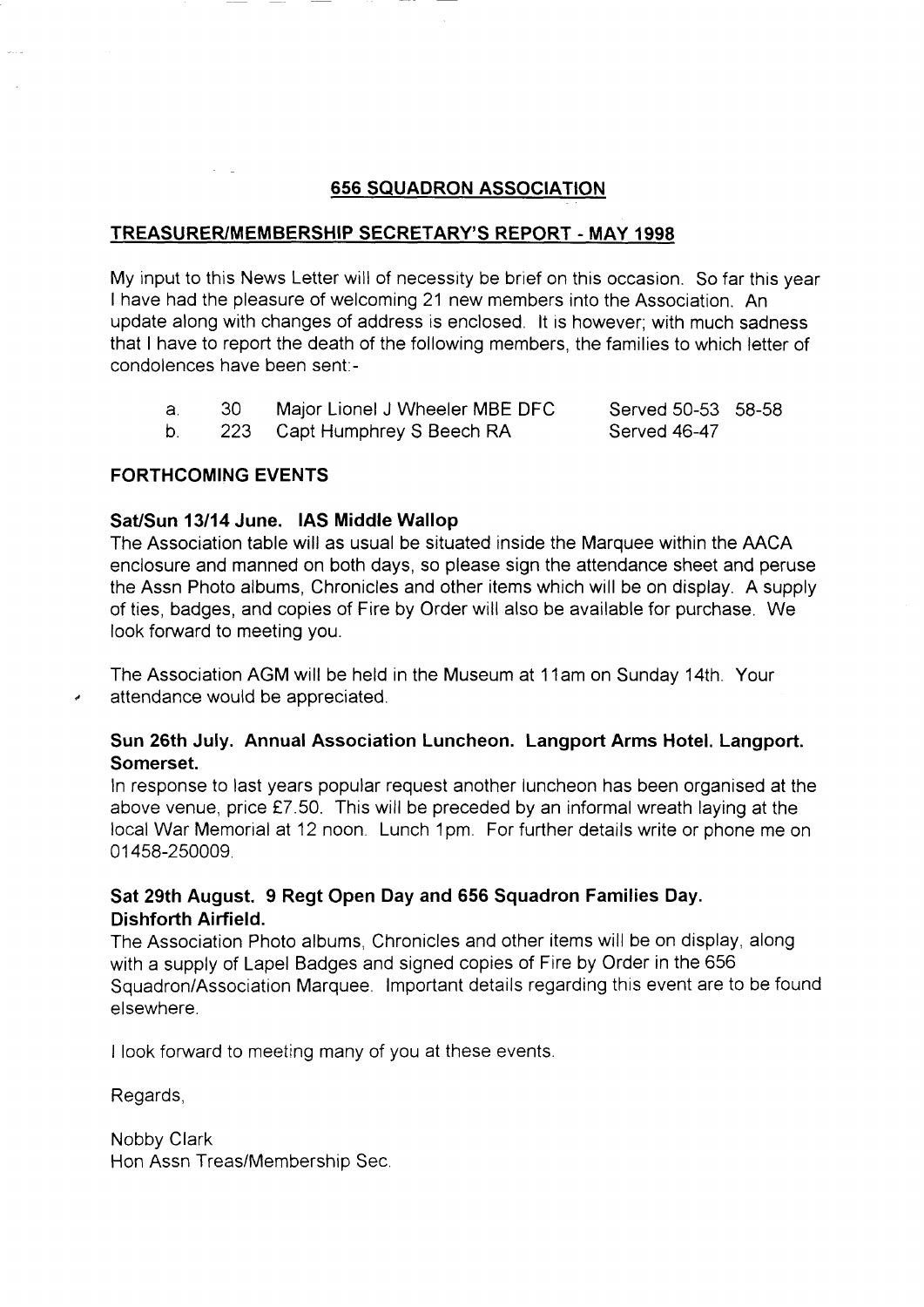# ASSOCIATION DINNER. MIDDLE WALLOP .4 APRIL <sup>1998</sup>

After numerous requests, polls and discussion, the Squadron Dinner was eventually held at the Museum of Army Flying, Middle Wallop, on the evening of the fourth of April last.

Some 123 members and their ladies attended for what turned out to be a most sumptuous occasion. With the surroundings adding to the nostalgia for many whom had not returned to Middle Wallop since their early service days. Certainly all those in attendance were in high spirits and many happy memories of old squadron days were relived during the reception.

The dinner was presided over by Lt Col Andy Simkin, who welcomed everyone to the event and introduced the speakers who were to follow. Maj Frank McMath, original squadron 2lC, spoke of the early formation days of the squadron and of Burma, then raised the loyal toast. Then Col Mike Hickey, spoke covering the Malaysian and Borneo campaigns, and later when deferring at one point to a book he was researching on Slim, a loud round of applause and cheering was heard. 'Slim' Burns (2 FlUSqn Wksp) we all thought? No! Field Marshall Slim of Burma was the person Mike has in mind. Pityl He then raised a toast to the Association. Finally Captain Jeremy Cook, the present squadron 2lC, spoke of the present day squadron, their commitments, challenges ahead and the camaraderie that still exists within the squadron today, founded on the bedrock of so long ago, many of whom he had the privilege to be dining with here this evening at Middle Wallop. He then raised a toast to absent friends

On retiring from the tables a further period of frenzied reminiscing, catching up on. war stores and family occurrences ensued until soon it was 'carriages' and someone switched the light on the Association until another equally engaging, enjoyable and simply rejuvenating dinner night occurs again.

Should this be an annual event I here you cry! Nice to think so. Plenty of work through without a committee! Your never know though, should even greater numbers be interested it might be possible

Thank you to all those that attended and made it the night it was. My wife and <sup>I</sup> enjoyed it. Hon Sec.

## ANNUAL GENERAL MEETING 1998

k,

It is intended to hold The 656 Squadron Association, Annual General Meeting at 1 100 hrs on Sunday the 14th June 1998, in The Museum of army flying. All those attending the IAS may wish to spare a few moments to attend.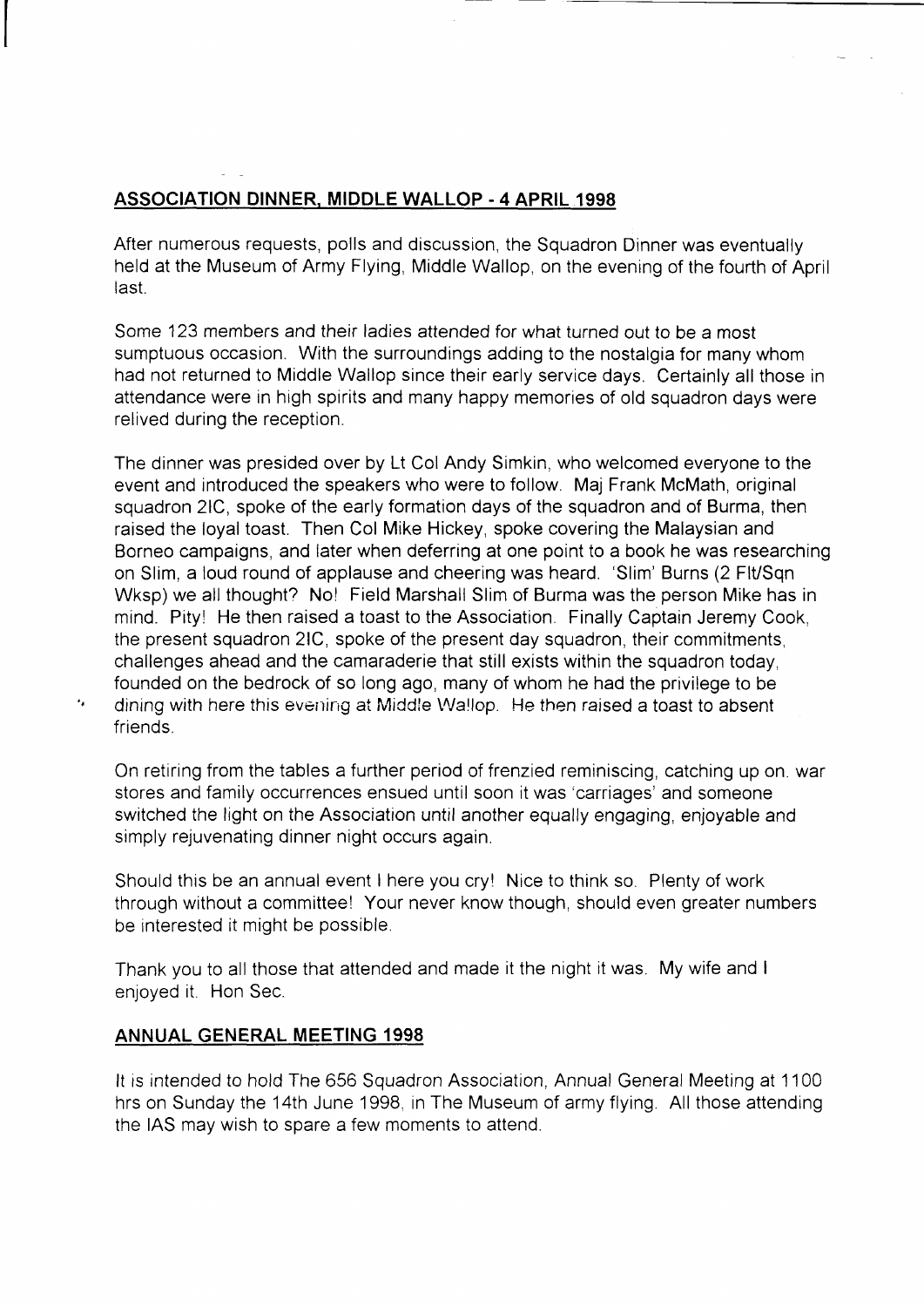#### NEW MEMBERS

- 411. O'Connor F M. Lt Col RE. 1911 LL Flt RNAS Sembawang 56-58 75 Coxmoor Close, Church Crookham, Fleet, Hants. GU13 OET 01252-627248
- 412. Smith AC. WOI AAC Serving Member, address available on request.

 $\mathbf{r}$ 

- 413. Bond LR. RA 1903 Flt, Malaya, Hong Kong, Korea 53-55<br>134 Sidwell Street, Exeter, Devon. EX4 6RY. 134 O1392-278345 134 Sidwell Street, Exeter, Devon. EX4 6RY.
- 414. Proost PG. RA 16 Flt, Temerloh, Alor Star, Kota Bahru. 58-60 19 Brendon Road, Peak Lane, Fareham, Hants. PO14 1SB. 01329-235418
- 415. Smith lain. Capt AAC Canada, Bosnia, Dishforth 95-98 Serving Member address available on request.
- 416. Bickerstaff SG. Sgt AAC 656Dishforth 97- Serving Member address available on request.
- 417. Abusin AJ. AAC <sup>656</sup>Dishforth 97- Serving Member address available on request.
- 418. Sibun CS. AAC OC 656 Sqn, Netheravon 82-84 Serving Member address available on request.
- 419. Babb E. RA Java, Sumatra, Maiaya, Singapore 46-48 <sup>62</sup>Churchill Road, Bideford, North Devon. Ex39 4HQ. 01237-478495
- 420. Wilson DGM. REME Kluang 63-66 19 Kenilworth Drive, Laurieston, by Falkirk, Stirlingshire.FK2 OLE01324-627167
- 421. Newcourt A. Capt AAC 92 <sup>30</sup>Birch Green, nr Hertford, Herts. SG14 2LU. 01992-503923
- 422. Goodman CWH. GPA 1914 Flt Benta, Seremban, 54. 07 Flt Taiping 54-56 2Mary McArthur House, Picardy Street, Belvedere, Kent. DA17 sQA 0181-311-6602
- 423. Kirby PD. GPR Noble Field K L 52-53 <sup>63</sup>Drift Road. Stamford, Lincs. PEg 1XA. 01780-756109
- 424. Marhshall SW. Lt CoIAAC OC 656. Bosnia, UK 95-97 Serving Member address available on request.
- 425. Lock CRE. RA Taiping, Seremban 53-59 15 Hadres Street, Ramsgate, Kent. CT11 8QD 01843-850583

426. Denton JH. REME Seremban 58-61. Kluang, Borneo, Singapre 64-67 Kluang, Singapore 69-7 <sup>1</sup> 26 Parkview Close, Andover, Hants. SP10 3TR 01264 354607

427. Hall GJ. RA Malaya, Brunei 63-64. Sembawang, Kluang 68-70 Pilsdon Manor, Broughton, Stockbridge, Hants. SO20 8AX.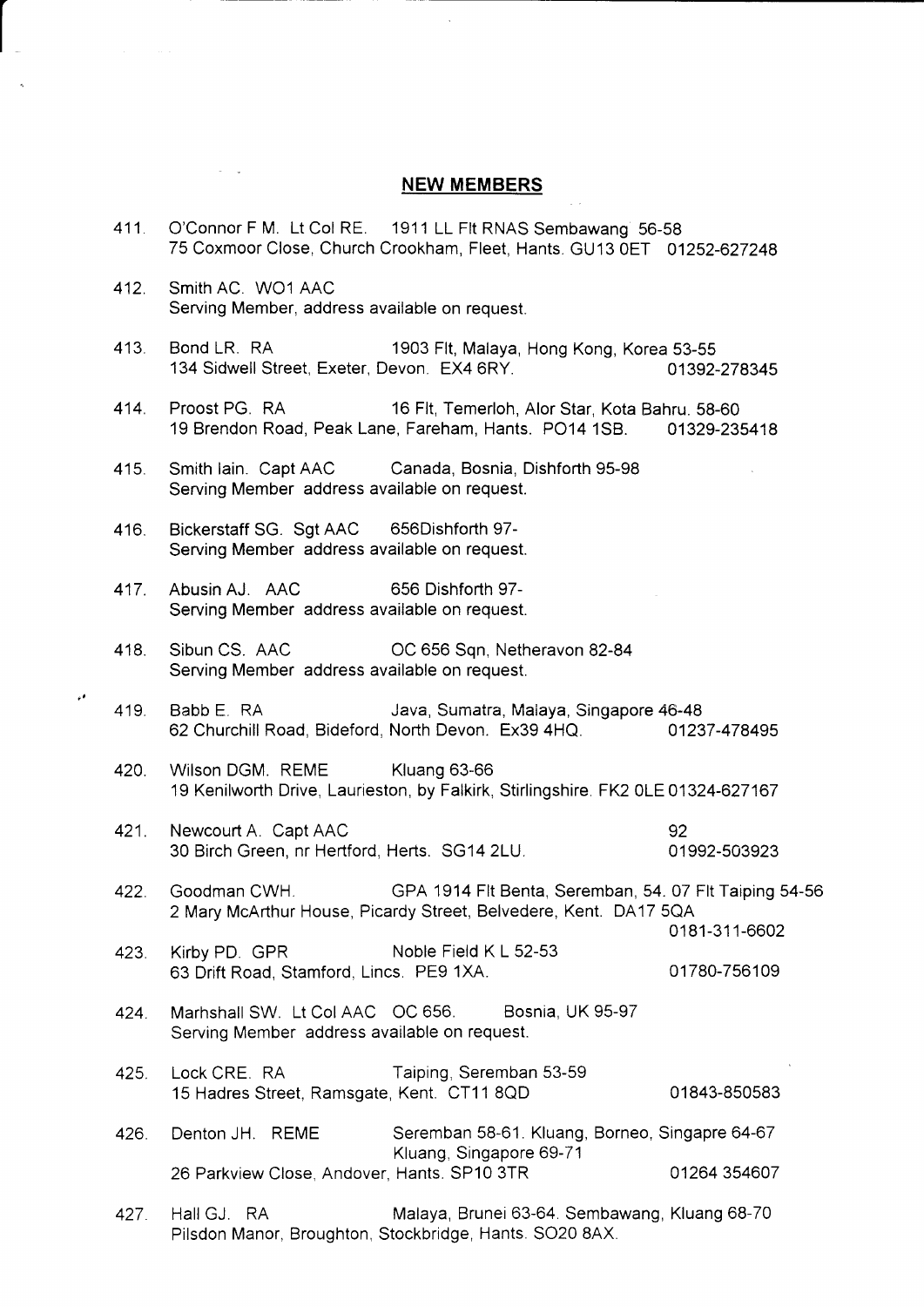| 428. | Pooley R. Mr           | 4 Sqn AAC. Associate Member<br>Fairfields, Broufhton, Stockbridge, Hants. SO20 8AX                         | 01794-301168  |
|------|------------------------|------------------------------------------------------------------------------------------------------------|---------------|
| 429. |                        | Stirk WJQ. Lt Col AAC OC 656 Sqn, Netheravon 84-87<br>Hope Farm, Brean Road, Lympsham, Somerset. BS24 0HA. | 01934-4750506 |
| 430. | Bath KC. Maj (Retd) RA | Malaya 53-56<br>2 Park House, 39 Park Place, Cheltenham. Glos. GL50 2RF                                    | 01242-522726  |
| 431. | Beech E. Mrs           | <b>Associate Members</b>                                                                                   |               |

 $\lambda$ 

 $\sim$   $\sim$   $\sim$ 

 $\ddot{\phantom{a}}$ 

 $\lambda$ 

104 Copsewood Ave, Nuneaton, Warwickshire. CV11 4TG.

 $\hat{\mathcal{C}}$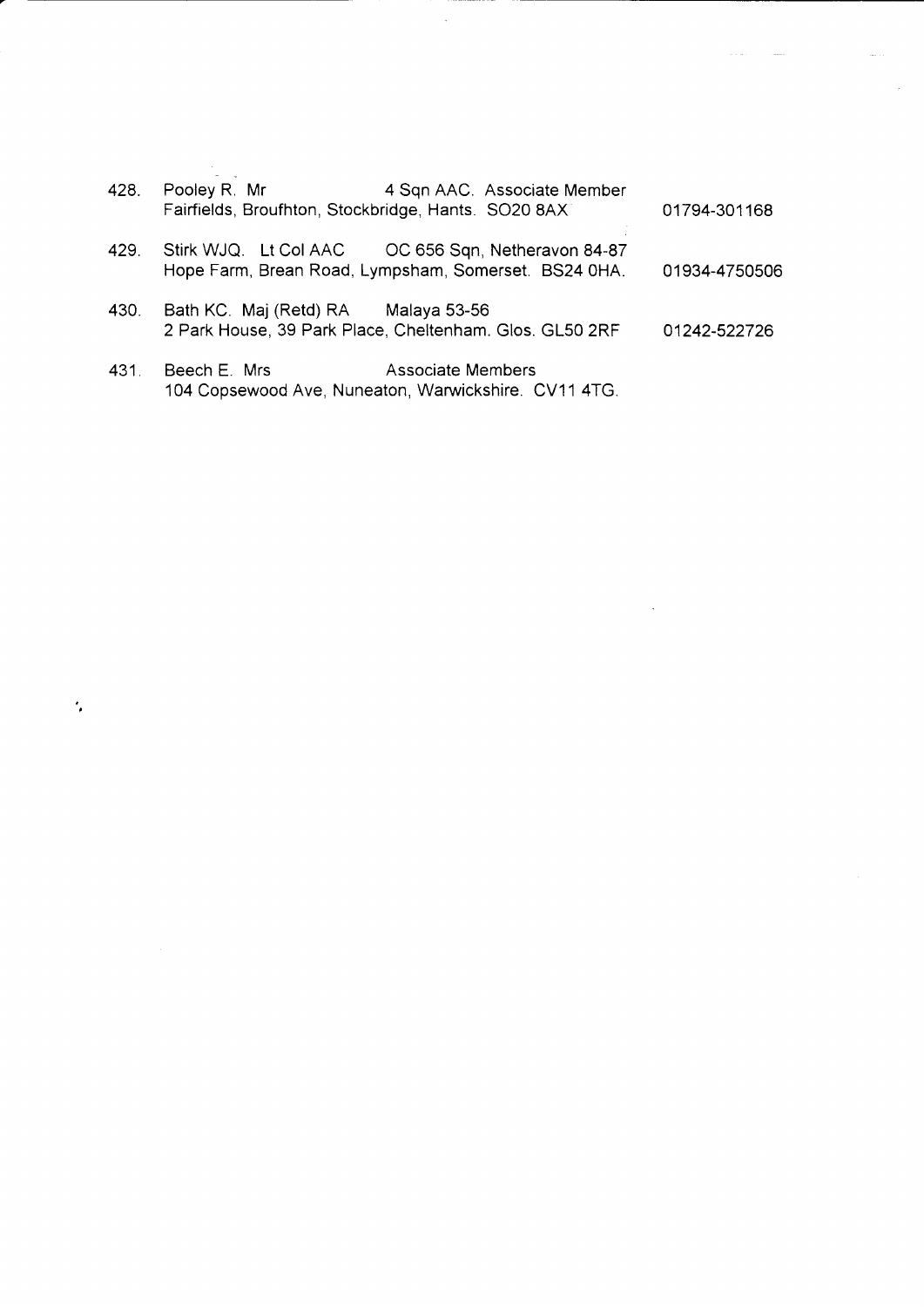#### CHANGES OF ADDRESS

37. Heath WH. RA Singapore, Sembawang, Changi. 48-49 47 Cynfran Road, Llysfael, Colwyn Bay, Clwyd, N/Wales. LL29 8SU.

 $\vert$ 

- 68. Dick WC. REME Malaya, 57-60 62-65 10 Boscombe Way, Corfe Mullen, Wimborne. BH21 3QS 01202-696100
- 73. Thomas GO. RAF India, Burma, Malaya, Java. 43-46 104 Richard Heights, Fflint, Flintshire, North Wales. CHO 5BS 01352-735894
- 118. Birch DJ. RAF SHQ, Noble Field. 55-57 'Y Ddol' Denbigh Road, Afonwen, Flintshire, North Wales. CH7 5UB

01352-720417

- 237. Beresford H. REME 02 Flt. 58-61. 11 Flt 63-67 <sup>4</sup>Spencer Close, Ashbourne, Derbyshire. DE6 1BU. 01335-42765
- 240. Aungiers RG. AAC Netheravon 86-87 <sup>7</sup>Admirals Meade, Butliegh, Glastonbury, Somerset. BAO 8UE 01458-850343
- 248. Styles DA. AAC Netheravon 92-11 Wheatears Drive, West Wellow, Nr Romsey, Hampshire. SO151 6RA 01794-322995
- 275. Badger MG. Col DFC. AAC 07-11-14 Flts, Taiping, Sereban, Singapore 55-58 Tumble Cottage, Lagness Road, Runcton, Chichester, W/Sussex. PO20 6LD. 01243-539039
	- 379. Moles R. RA Sereban, Kuala Lipis, HMS Simbang. 53-55 Forge Croft, Simpson Cross, Haverford West, Dyffed. 5462 6EP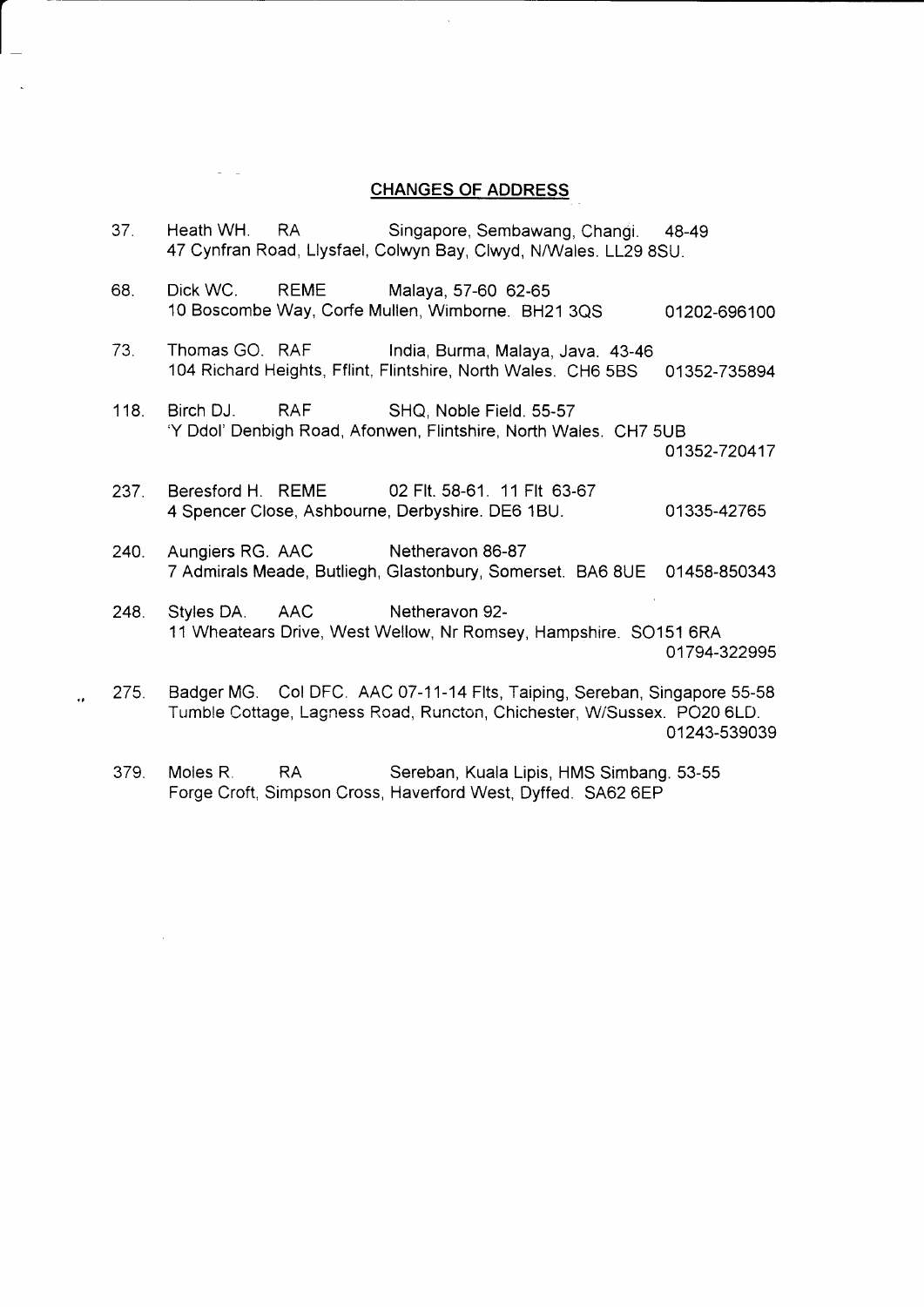656 Sqn, 9 Regt AAC, Dishforth

### IT'S A SONG AND DANCE

×.

On 19 February of this year a detachment from 656 Sqn, Gazelle Flight and attached personnel, left a cold and wet Brize Norton on Ex TRUMPET DANCE 2/98, in support of 1 Royal Scots BG. The exercise was taking place in Washington State NW USA and conducted out of Fort Lewis, home of 1 US Corps and Yakima Training Centre which was a further 3 hours drive away.

 $\frac{1}{2}$ 

The detachment consisted on 21 personnel, comprising of aircrew, groundcrew, aircraft REME and one chef on loan from Topcliffe. The Gazelles that we were to fly were already in theatre, left there from Trumpet Dance 1. Our roles on exercise were primarily casevac, special to arms training (involving AOP, FAC, ARP, Recce tasks and liaison) and support to the battlegroup.

The Flight operated out of hangars situated at Grays Army Airfield, a 15 minute drive from North Fort Lewis, where the BG were located. The facilities that were at North Fort included a small PX, a well established gymnasium and a Country and Western Club! It was with luck that the Detachment Admin Sgt managed to obtain a small recreation room, with a pool tables, TV and video as well as the mandatory coke machine. The facilities on the Main Fort were of course a little more substantial and included a large PX, swimming pool, skating rink, cinema, Burger King, bowling alley and large gymnasium.

The first few days were taken up with admin, an area famil and map marking. We also started undertaking initial taskings from the BG which concerned recce and liaison tasks. The BG split and had Coys training at Fort Levvis and the Yakima Training centre. As a result one of the Gazelles was deployed to support the Coys at Yakima where its main role was casevac, however it was also involved in close recce and range clearance. The training centre itself was sparse, treeless, hilly and desert like, which was in complete contrast to the training area at Fort Lewis which was wooded and very green. The facilities to be found at Yakima were just as sparse with a very small PX, a small NAAFI type complex and a gymnasium.

Forth Lewis and Yakima are divided by a large mountain range which includes Mt St Helens and Mt Rainer which stands over 14000ft. If the weather and cloud base allowed it, the Flight would fly through the mountains from Fort Lewis to Yakima, taking an hour and a half. lf the weather was not suitable to cross the mountains, it meant that we have to fly south along the Columbia River and through the Gorge. Although the scenery was just as spectacular as the one found through the mountains, it did take twice as long!

The Flight operated a crew system where by each crew did 10 days at Yakima and then 10 at Forth Lewis, followed by a few days as the standby crew. This system was only operated for the aircrew and REME support; for the groundcrew, they worked a day on/day off roster. The R & R was taken by everybody, although because of this crew system, not all at the same time. The activities undertaken during the R & R varied from a few days in Las Vegas, San Francisco or Los Angeles to skiing and snowboarding.